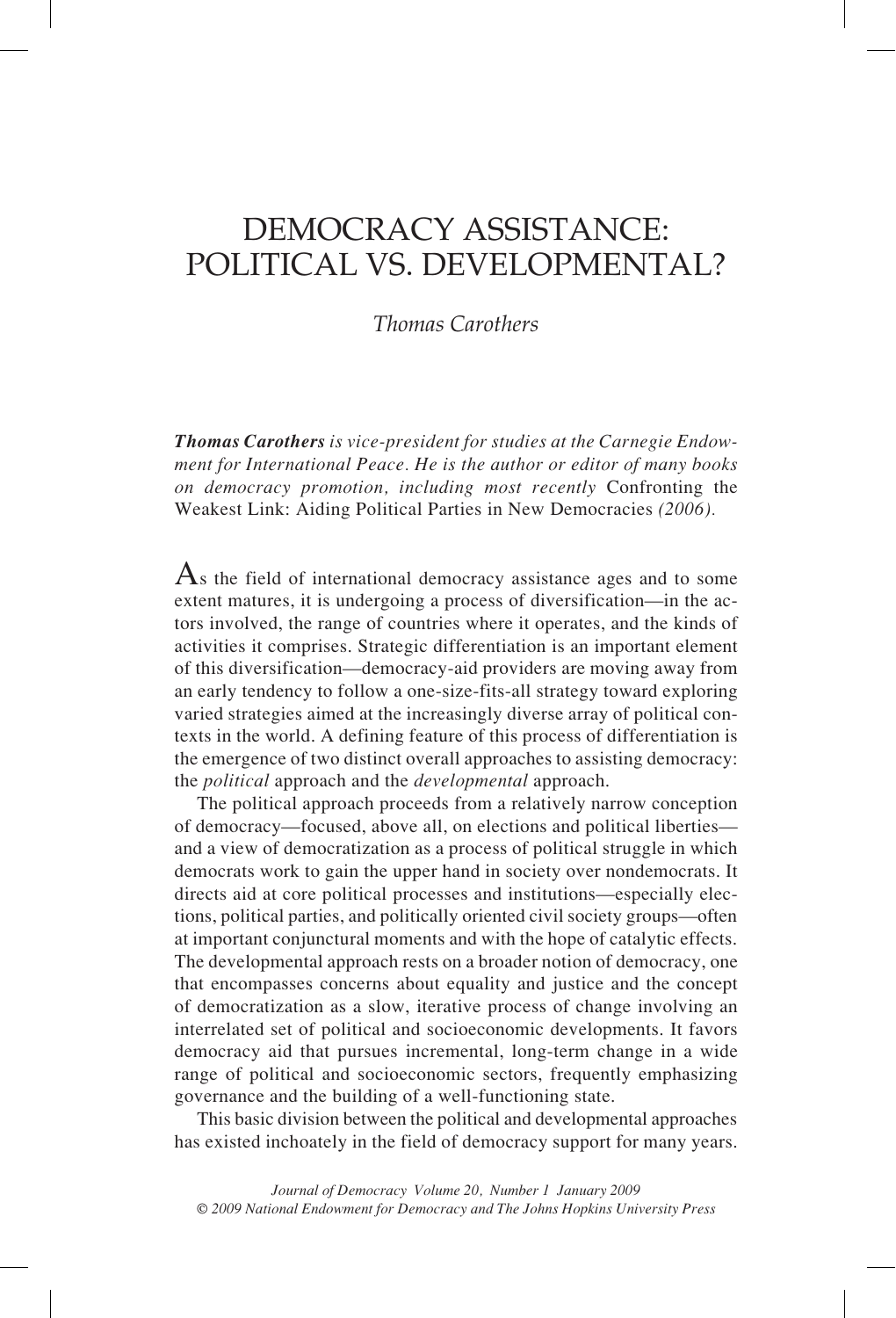It has come into sharper relief during this decade, as democracy-aid providers face a world increasingly populated by countries not conforming to clear or coherent political transitional paths. Such a context impels greater attention to choices of strategy and method. Moreover, with the overall enterprise of democracy promotion now coming under stress—as evidenced by the growing backlash against both democracy promotion and democracy more generally—the democracy-aid community is more actively debating the relative merits of different approaches.<sup>1</sup> Some adherents of the developmental approach criticize the political approach as too easily turning confrontational vis-à-vis "host" governments and producing unhelpful counterreactions. Some adherents of the political approach, meanwhile, fault the developmental approach for being too vague and unassertive in a world where many leaders have learned to play a reform game with the international community, absorbing significant amounts of external political aid while avoiding genuine democratization.

This emergent argument easily aligns with another important division in the world of democracy aid—the difference between U.S. and European approaches. A simplistic view, tempting to some policy makers and political observers looking for easy generalizations, sees U.S. democracy assistance as basically political and European democracy-building efforts as largely developmental. Thus arguments over the possible drawbacks of both the political and developmental approaches can become arguments over whether U.S. or European programs are more effective. This is an unhelpful, incorrect line of analysis. The two core approaches political and developmental—are indeed different in important ways. Understanding their differences is useful in grasping the evolving state of democracy assistance generally. Yet both approaches have multiple pluses and minuses, which depend greatly on how they are applied in specific cases. Furthermore, although identifying the two core approaches helps to shed light on some of the similarities and differences in U.S. and European democracy aid, a simple one-on-one mapping is a mistake. Both approaches are present on both sides of the Atlantic, albeit in varying proportions. The existence of two core approaches should be seen not as a cause for conflict among democracy supporters but rather as a sign of strength—evidence that democracy aid is diversifying to adapt to a more challenging international landscape.

# **The Political Approach**

The political and developmental approaches can be compared along several dimensions: the type of value that they place on democracy, their concepts of democracy and democratization, and their preferred methods of supporting democracy.

*Value of democracy:* Under the political approach, democracy merits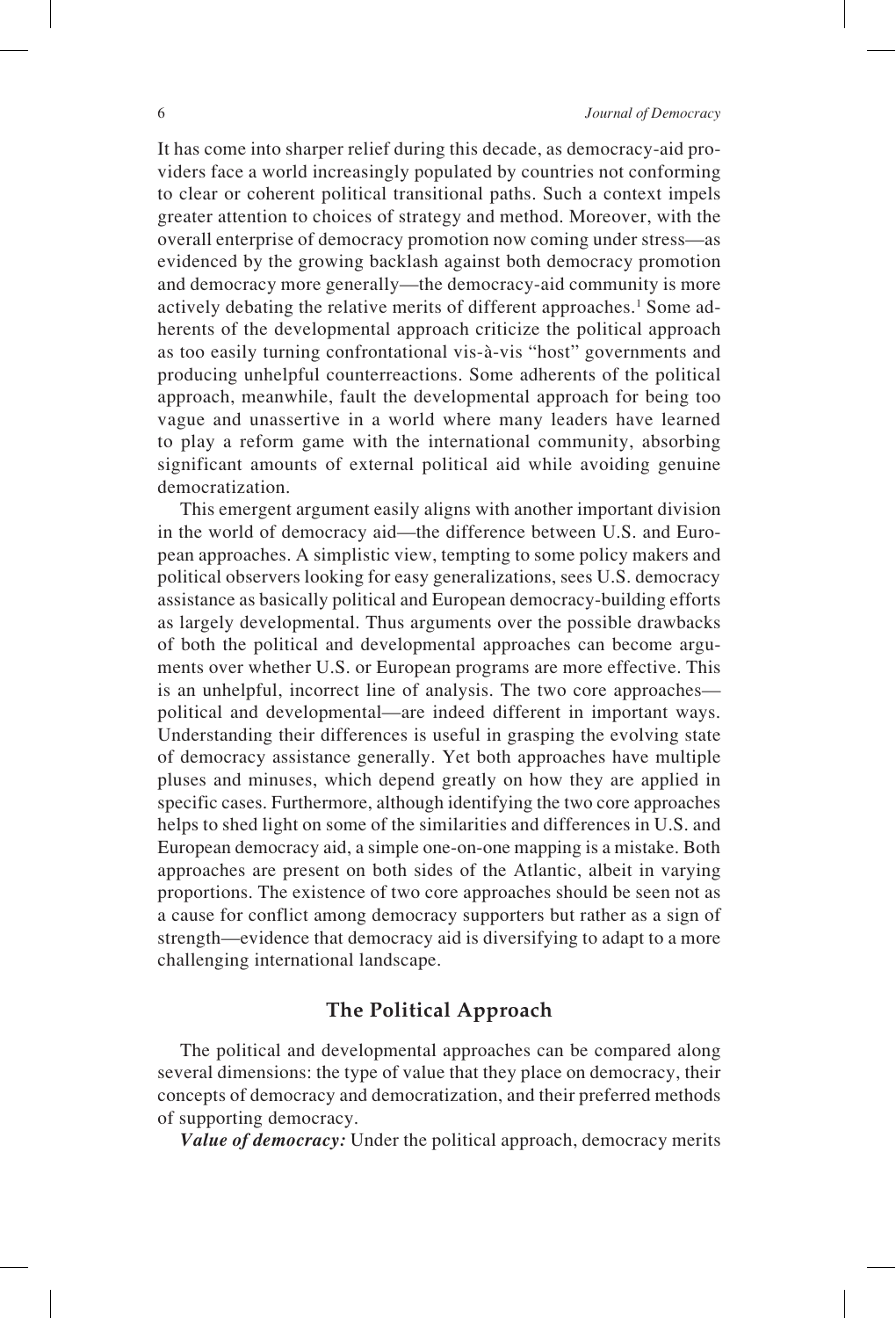support above all as a positive value in itself, as the political system most likely to ensure respect for basic political and civil rights, and for political dignity generally. For practitioners of the political approach, this is reason enough to support democracy. They also usually believe that the advance of democracy in a country will contribute to social and economic development. They hold to that belief primarily out of an instinctive faith that "all good things go together." This additional socioeconomic reason to support democracy, however, is secondary to the core political one.

*Concept of democracy:* The political approach operates from what most political scientists would describe as a Dahlian conception of democracy. It highlights the importance of genuine, competitive elections and sufficient respect for political and civil rights to ensure that citizens can participate meaningfully in democratic political processes. Democracy promoters who follow the political approach sometimes add to this core of "elections plus rights" additional institutional features, such as an independent judiciary, strong legislature, or independent media, which they believe (usually from their own national experience) to be crucial to democracy. Wary of diluting their purely political conception, adherents of the political approach rarely extend such institutional additions to include social or economic elements.

*Concept of democratization:* The political approach sees democratization as a process of political struggle in which political actors who can be clearly identified as democrats contend with nondemocratic forces. Democratization advances when the democrats gain the upper hand and recedes when they lose out. Although democratization may extend over a long period of time, it is a process of struggle often marked by key junctures—breakthroughs, reversals, crises, and resolutions.

*Method of supporting democracy:* In this conception of democratization, the central task of democracy aid is to help the democrats in a country (that is, the actors perceived as such by external democracy supporters) in their struggle against the nondemocrats. This can be done directly through assistance (whether training, advice, moral support, or funding) to the political actors themselves—political parties or associations, politicians, or politically oriented nongovernmental organizations (NGOs). It can also be done indirectly through support to key institutions—an independent electoral commission, an independent judiciary, or independent media, for example—that help to level the political playing field by securing and guaranteeing fair procedures for the democratic actors and by checking the power of the nondemocratic actors.

In some cases, challenging the "host" government may be a major focus of the political approach. In an authoritarian setting, outside actors may support political dissidents, exiled opposition groups, or offshore political broadcasting that reaches into the country. In semi-authoritarian contexts, the political approach sometimes takes the form of political-campaign training for a coalition of opposition parties competing against an entrenched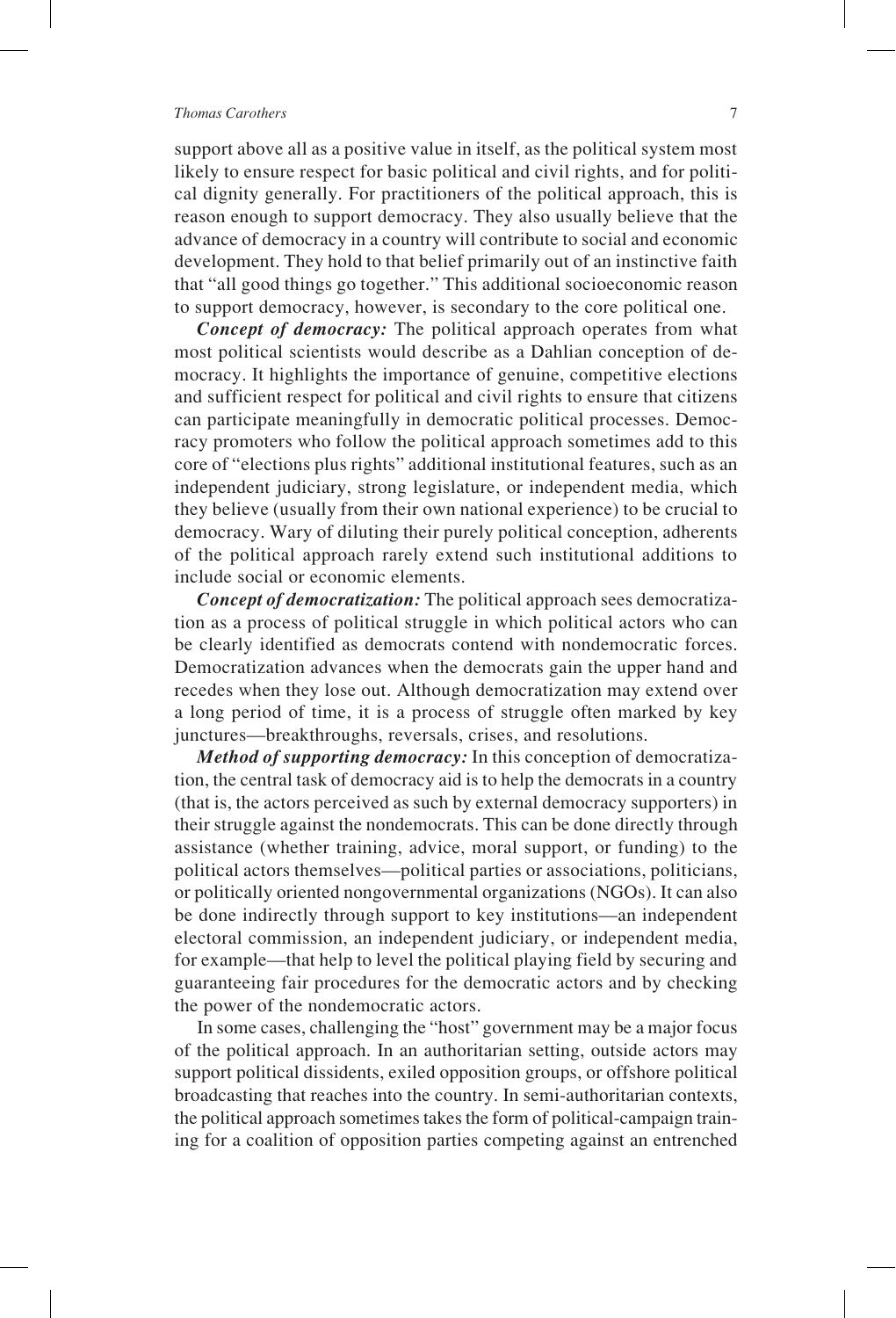strongman in an upcoming election. Such pro-oppositional support is usually combined with assistance to politically active civic groups working to mobilize citizens to participate in the election, as well as to independent media trying to broaden access to political information.

In many other cases, however, the political approach is not prooppositional or otherwise directly challenging to an incumbent regime. Instead, it focuses on helping to strengthen all sides of a nascent or troubled democratic political process. In societies coming out of civil war, for example, democracy-aid actors may facilitate the reconstruction of democratic politics—helping all of the main political parties get back on their feet, aiding the establishment of an electoral commission, sponsoring large-scale civic-education programs, and other related tasks.

## **The Developmental Approach**

*Value of democracy:* Adherents of the developmental approach believe in supporting democracy based on the conviction that basic features of democratic governance—such as transparency, accountability, and responsiveness—contribute to more equitable socioeconomic development overall. The developmental approach thus values democracy as a contributing factor in the larger process of national development. Its proponents acknowledge that democracy is valuable in its own right for the political principles that it enshrines, but they tend to see this as secondary to a core developmental rationale. When a developing country is able to make substantial socioeconomic progress without democracy, supporters of the developmental approach are usually quite forgiving of its shortcomings on the democracy front.

*Concept of democracy:* The developmental approach looks beyond an exclusively political definition of democracy to broader conceptions that incorporate socioeconomic concerns. In other words, it looks past political procedures to substantive outcomes such as equality, welfare, and justice. In contrast to the view of most adherents of the political approach, supporters of the developmental approach tend to see economic and social rights as being no less important than political and civil rights.

*Concept of democratization:* The developmental approach conceives of democratization as a slow, iterative process, measured in decades and marked by the gradual accumulation of small gains. Democratization is wound in a double helix of causality with socioeconomic development: Just as the achievement of basic features of democratic governance contributes to further socioeconomic development, so too do socioeconomic gains contribute to democratization. Some adherents of the developmental approach rely on a belief in sequencing to sort out this complex causal picture. They worry about whether some countries are ready for democracy, and they hold that it is better to achieve a certain basic level of social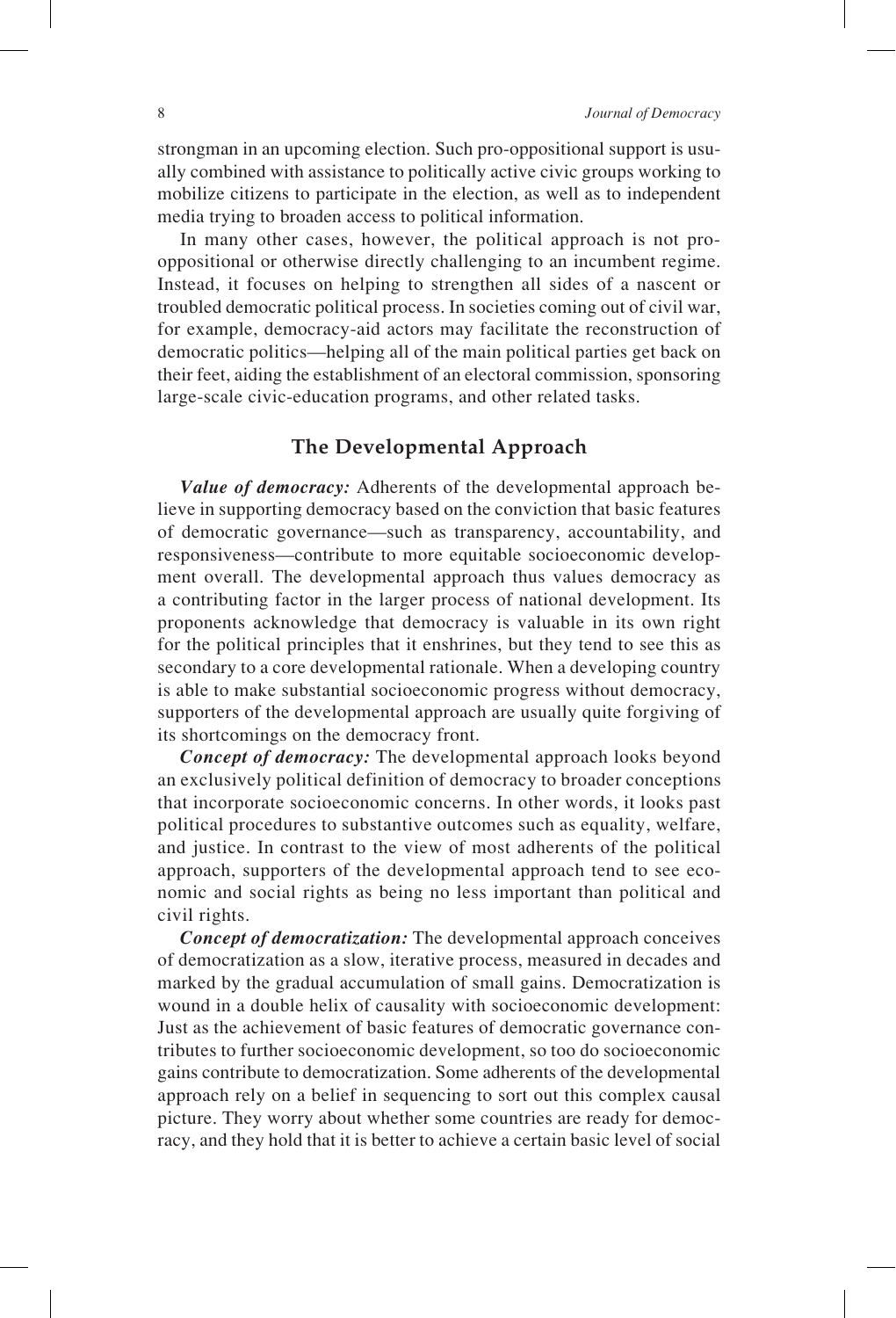and economic development, including an effective state and the rule of law, before proceeding with democratization.

*Method of supporting democracy:* Given these ideas about democracy and democratization, aid providers who subscribe to the developmental approach incline toward *indirect* methods of assisting democracy, in two senses of the term. First, out of the belief in a causal relationship between the two domains, they see value in promoting social and economic development as a way of supporting democracy. Second, when they give attention to political institutions, they emphasize building state capacity and good governance (usually in a technocratic, apolitical fashion) rather than strengthening political contestation and openness. The developmental approach to democracy support almost always stresses the importance of partnership with the host government and steers clear of activities that might be seen as politically confrontational or even "too political." When adherents of this approach support civil society development, for example, they typically concentrate on local-level projects aimed at addressing social and economic problems, not on national-level political advocacy or watchdog work characteristic of civil society support under the political approach.

Aid providers who follow the developmental approach frequently tie their work on democracy to human rights and sometimes even cast their efforts to promote democracy as a subset of human rights work. An emphasis on human rights, thought to be more clearly rooted in universal legal principles than is democracy, appeals to supporters of the development approach as being more easily defensible against charges of external interventionism. They also see human rights as a useful gateway for integrating the political with the socioeconomic through the parallel categories of political and civil rights on the one hand and social and economic rights on the other.

# **Comparing the Approaches**

The political approach has two principal strengths. It leads democracy promoters to give direct attention to the domain of political competition the institutional framework for competition, the degree of actual political freedom in practice, the capacities and actions of the key political actors involved, and so forth. This domain is key to democratic progress in many settings. It is a domain from which powerholders may seek to deflect outside attention by offering up reforms in other arenas, such as the social and economic. In addition, by encouraging democracy promoters to look for and respond to key political junctures, the political approach sometimes helps democracy-aid providers to find a catalytic role, such as helping to support the organizational base for large-scale civic resistance to the manipulation of an election.

The main weaknesses of the political approach are the converse of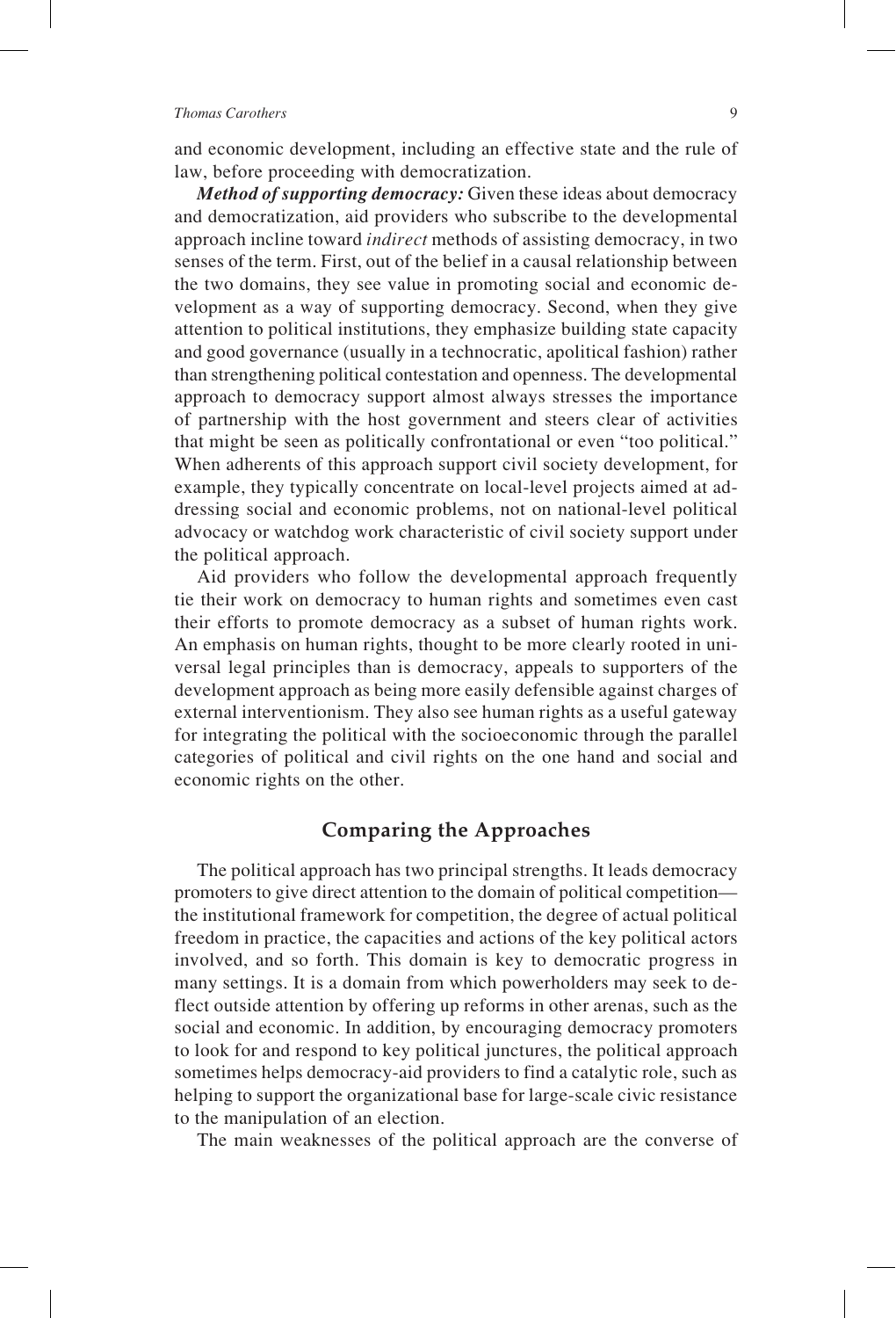its strengths. In some contexts, a focus on political competition is insufficient and limiting. Some new or struggling democracies have managed to achieve relatively open and fair political competition yet remain

*Even very serious attempts to apply a developmental approach confront a lack of knowledge about when and how indirect efforts focused on socioeconomic reforms will cross over to generate political change.*

stuck in patterns of weak representation and a persistent disconnection of citizens from the political system. A narrow focus on the basic institutions of political competition, especially elections, may not help aid providers to arrive at ways of broadening inclusion, representation, and participation. Similarly, attention to key junctures is sometimes useful but sometimes not. When followed reflexively, the political approach can encourage short-term, episodic interventions that neglect the need in many set-

tings to support long-term, sustainable processes of political change. More generally, as some critics of the political approach point out, if it is pursued in a confrontational, highly partisan manner it can provoke serious pushback and the loss of access. Not all democracy promoters view this as necessarily bad: Some of the more vigorous practitioners of the political approach believe that a certain amount of pushback from authoritarian or semi-authoritarian governments is inevitable and a sign that democracy aid is finding its mark.

The developmental approach has several potential strengths. First, an emphasis on gradual small-scale change and less politicized sectors may allow democracy-aid providers entry into tense, restrictive political situations where a more political approach might provoke a slammed door. Second, at least in contexts where some positive reform dynamic is present, the longer-term orientation intrinsic to the developmental approach encourages the sort of sustained engagement that is necessary for change in many sectors, such as rule-of-law development, where short-term efforts rarely yield results. Third, by taking a broader view of democracy, the developmental approach at least opens the door to identifying and nurturing useful links between socioeconomic reform and political reform.

It is true, as some skeptics contend, that the developmental approach sometimes produces democracy programs that are indirect to the point of being toothless. Such programs allow democracy promoters to claim that they are supporting democracy in a country when all they may be doing is helping to burnish the specious reformist credentials of entrenched strongmen. Yet such cases are at the weakest end of the spectrum of applications of the developmental approach, not the norm. A softer and more common version of this weakness is that the developmental approach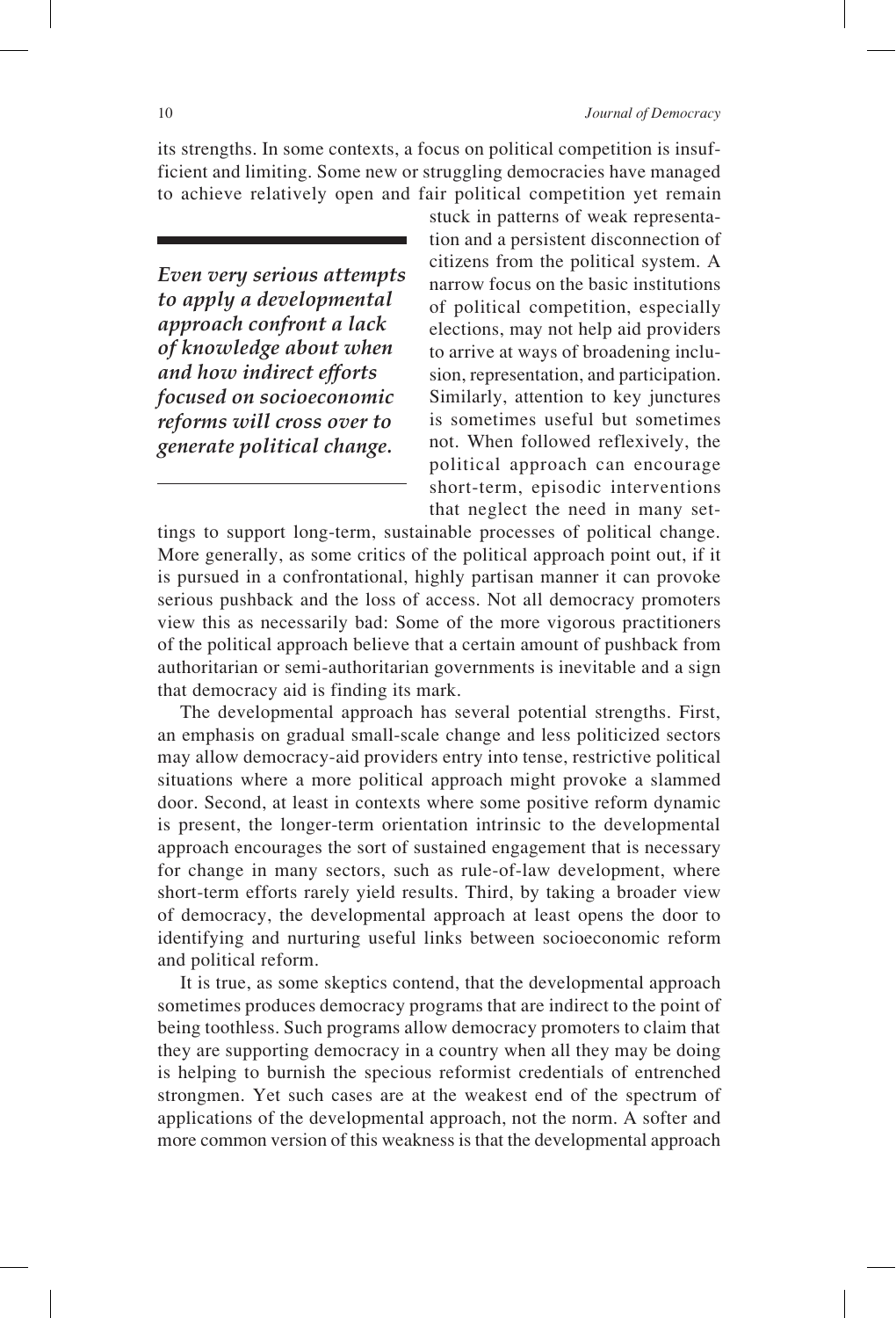sometimes permits aid providers to justify a grab bag of aid programs rationalizing that they all contribute to democratization without really assessing whether the various nonassertive activities are producing larger political change. A further problem is that even very serious attempts to apply a developmental approach confront a lack of knowledge about when and how indirect efforts focused on socioeconomic reforms will cross over to generate political change. To take just one example, some rule-of-law developmentalists believe that commercial-law reform, which introduces key rule-of-law principles in the economic domain, will bleed over into parts of the legal sector more germane to political reform. This is an attractive idea, but one based more on hope than experience.<sup>2</sup>

These various strengths and weaknesses of the two approaches play out in different ways depending on the political context. Blanket conclusions about which approach is better are unhelpful. Proponents of the political approach may argue that, in authoritarian contexts, a challenging tack is the only way to unsettle a stubborn dictatorship. Proponents of the developmental approach, on the other hand, will counter that an indirect, gradual line is more likely to get inside the society and have significant effects over time. It is not clear that either is right more than a fraction of the time.

Politically based approaches have for decades largely bounced off various authoritarian societies, including Burma and Cuba. The political approach struggles for traction when it is prevented by tough authoritarian governments from in-country activities and is confined to outside work, such as supporting exiled dissidents and offshore media. It may gain a footing when there is at least some domestic opposition force that is both significant and capable of making use of outside support. U.S. aid to the Solidarity trade-union movement in Poland in the 1980s, for instance, provided a useful helping hand. The risk that outside aid will delegitimize such a force is always present, however.

Developmental approaches to encouraging political reform in authoritarian societies have shown little effect in such countries as Vietnam and Tunisia, where socioeconomic assistance as well as aid for legal reform, strengthening of local government, and other indirect measures have not contributed to any noticeable process of broader political reform, despite a genuine dynamic of socioeconomic progress. Some proponents of the developmental approach see signs of iterative political reform in other authoritarian countries (China, for example). Yet even in those cases, a relationship between positive developments in strengthening the rule of law or local government and a larger process of national, prodemocratic political reform remains elusive.

Similarly, in some semi-authoritarian settings, the political approach can be effective, helping opposition forces and civil society activists to challenge the grip of the entrenched powerholders. The "electoral revolutions" in Serbia, Ukraine, and Georgia, for example, benefited from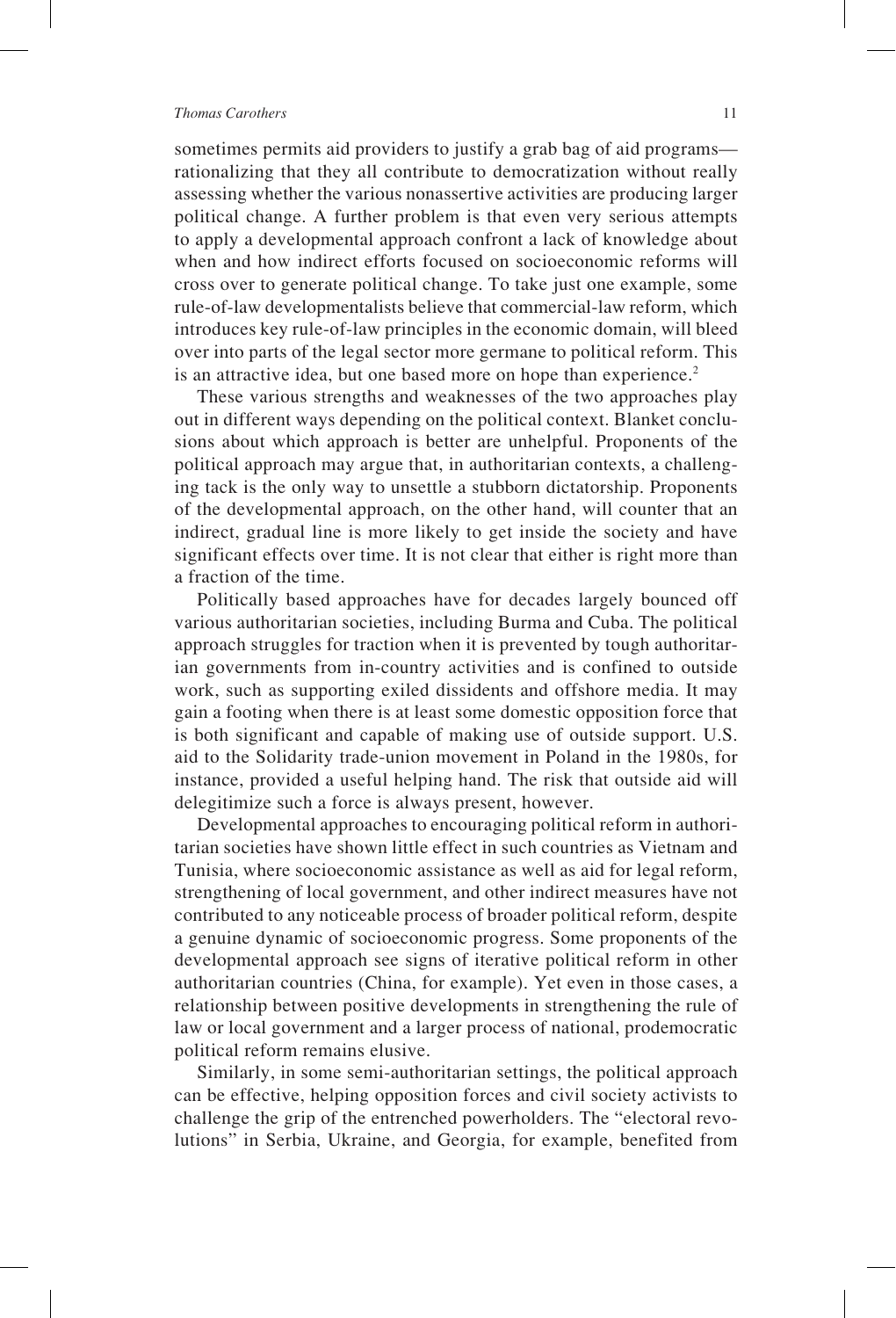external democracy support that was based on the political approach. Some semi-authoritarian governments, however, are able to exert sufficient control to neutralize such assistance or are simply not vulnerable to challenge. Russia under Vladimir Putin is a good example in this regard.

The developmental approach to democracy assistance may gain traction in semi-authoritarian states where the government creates a positive reform dynamic in the socioeconomic domain and is open to improving governance. Some developmentally oriented democracy promoters believe that Kazakhstan today is such a case. Frequently, however, the reforms trumpeted by semi-authoritarian leaders are mainly for show and are either hollow or significantly circumscribed. In such cases, democracy programs carried out under the developmental approach end up spinning their wheels, as in Egypt over the past fifteen years.

Further examples could be elaborated, but the underlying point is clear: Neither approach is necessarily better than the other; the efficacy of each depends greatly on the specific country context. Of course, the impact of aid efforts carried out under both approaches depends greatly not just on whether they assume a political or developmental orientation, but whether they conform to the basic best practices of democracy aid generally. This includes tailoring programs carefully to fit the local political landscape, allowing flexibility in program design and implementation, and seeking to empower local actors rather than attempting to put external actors in the role of primary change agents.

# **Comparing U.S. and European Democracy Assistance**

Identifying the essential elements of the political and developmental approaches and their strengths and weaknesses illuminates an issue that has gained attention during the past several years: Are there distinctive U.S. and European approaches to democracy assistance and, if so, what are they and how do they differ from each other? In the recently troubled international context for democracy assistance, democracy promoters on both sides of the Atlantic have been asking hard questions about their own approaches and those of their colleagues across the ocean. Many European providers of democracy aid are seeking a clearer understanding of how their work differs from that of their U.S. counterparts. Some do so out of a desire to define a certain distance from U.S. efforts, others in the hope of finding ground for better cooperation. At the same time, democracy promoters in the United States, recognizing that increased U.S.-European alignment could help to restore the credibility of the U.S. democracy-promotion enterprise, are beginning to give greater attention to European democracy aid.

Efforts to analyze and compare U.S. and European approaches to democracy assistance often face a quandary. Both U.S. and European democracy-assistance efforts involve a wide array of different organi-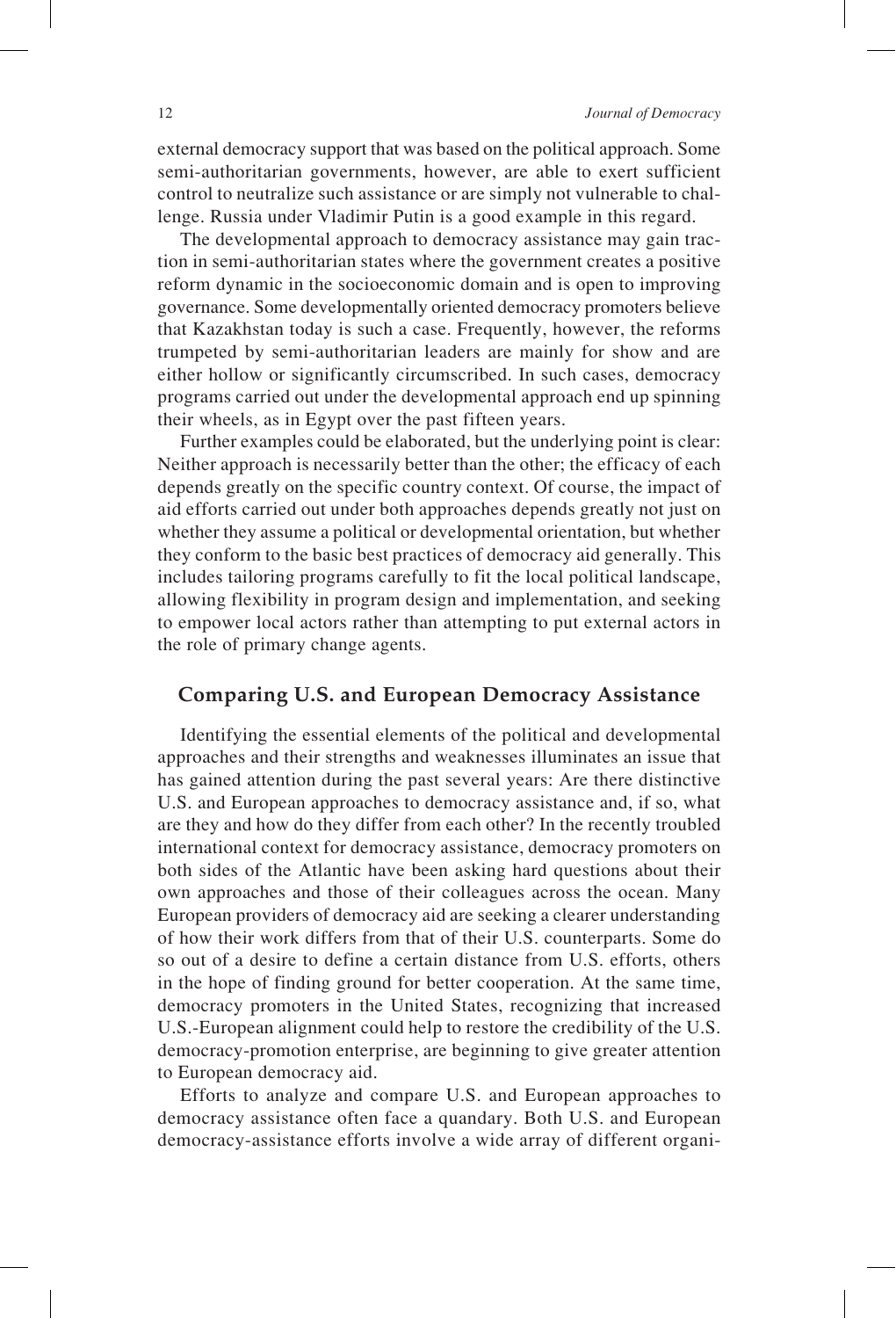zations—government agencies, government-funded nonprofit organizations, for-profit development-consulting firms, and private foundations. These different actors have varied organizational interests, philosophies, methods, and styles. On the U.S. side, the institutional heterogeneity is the result of many different parts of the U.S. foreign-policy apparatus entering the democracy-assistance domain. The diversity is even greater on the European side, where a similar cacophony of types of actors is multiplied by the many countries involved as well as multilateral pan-European actors such as the European Union. These heterogeneities mean that there is no simple, unified "U.S. approach" or "European approach" to democracy assistance. As André Gerrits argues:

Given these "national" characteristics, democracy promotion is inherently pluralistic. There is no single "American" or "European" line in democracy promotion. The democratization effort is as diverse as the democratization industry is: supranational and intergovernmental institutions, states, NGOs, political parties and affiliated organizations, etc.3

Yet despite this diversity, democracy promoters on both continents frequently talk as though distinctive, unified U.S. and European approaches do in fact exist. The way in which they describe their own and each other's efforts sounds very much like the political versus the developmental approaches, with U.S. democracy assistance following the political line and European aid adhering to the developmental one. And some analytic treatments of the subject tend toward essentialist views that compare and contrast U.S. and European approaches as though each is a relatively unified whole.<sup>4</sup>

The way around this quandary is to recognize that in both U.S. and European democracy aid the two core approaches are at work, often in simultaneous and overlapping fashion. Yet while U.S. and European democracy aid draw on both approaches, the relative emphasis varies. On the U.S. side, the amount of programming rooted in the developmental approach equals or even outweighs programming based on the political approach, yet the latter defines the work of the most prominent actors and thus usually dominates the global profile of U.S. democracy aid. With European democracy assistance the developmental approach is clearly dominant, but the political approach is nevertheless also present.

The Bush administration's emphasis on the Iraq intervention as the leading edge of its efforts to promote democracy caused many people around the world to conclude that forcible regime change had become the main U.S. method of democracy promotion. The Bush administration did devote an extraordinary amount of resources—military, financial, bureaucratic, and diplomatic—to Iraq. Yet the overall set of U.S. policies and programs directed at supporting democracy in the world under the Bush administration was in fact a complex amalgam of efforts spanning countries in many regions and encompassing a wide range of assistance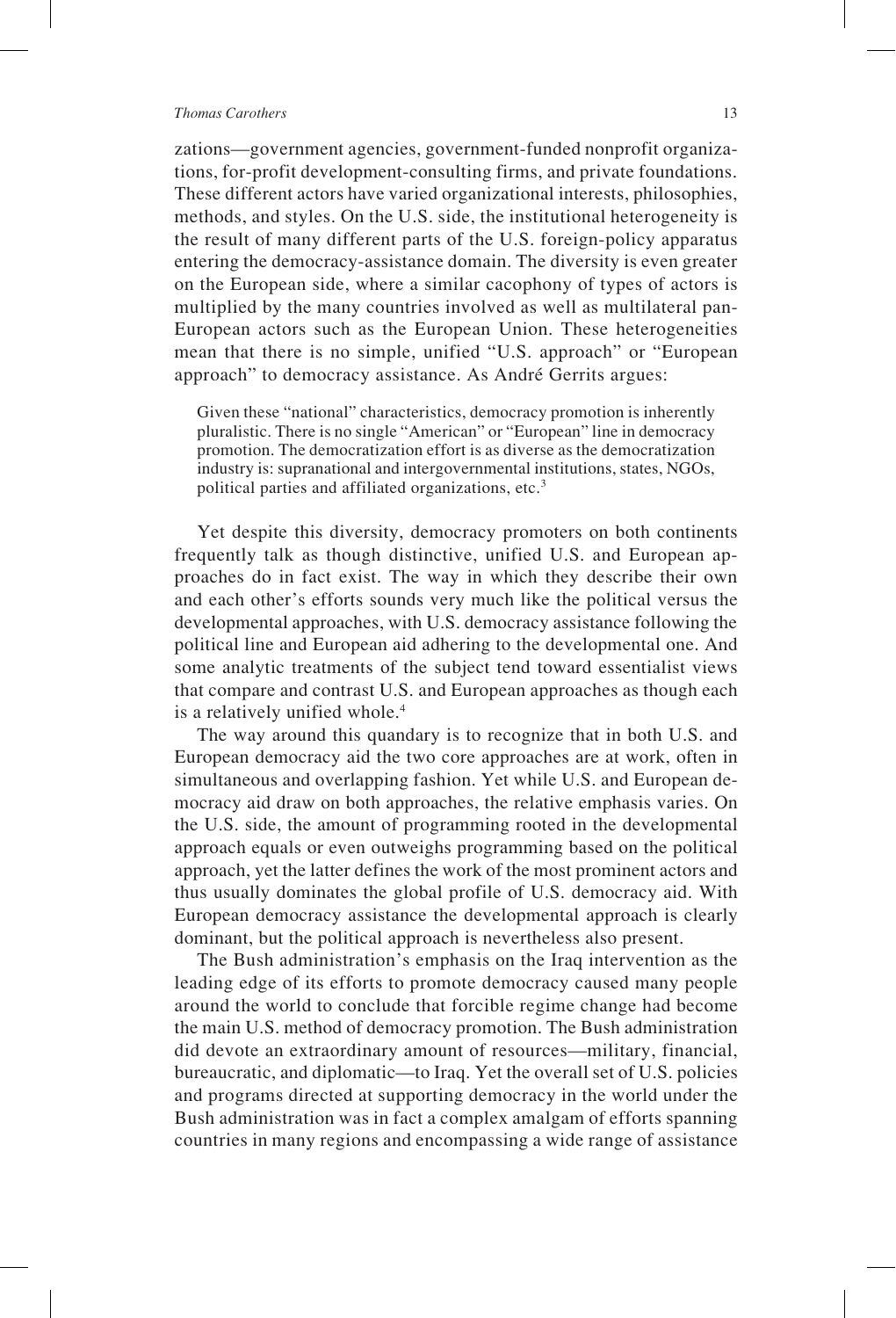programs, diplomatic engagements, and economic carrots and sticks. Within the specific domain of democracy aid, both developmental and political approaches continued to operate, as they have since the mid-1980s, when the United States began seriously engaging in democracy aid. Arriving at a straightforward conclusion about which approach is dominant is difficult.

## **The United States: Mixed Approach, Political Profile**

The U.S. Agency for International Development (USAID), which is by far the largest funding source for U.S. democracy assistance, often follows the developmental approach. USAID is primarily a development organization, and the story of USAID's taking up democracy support over the last twenty years is one of the often hesitant, awkward inclusion of democracy work into an organizational culture dominated by the goal of promoting socioeconomic development. Many USAID democracy programs are cautious, technocratic efforts to support incremental political change, often in the governance domain, with a studious avoidance of the political, even when political institutions and processes are being reached.

At the same time, however, USAID does sometimes take a more political approach—supporting relatively assertive elections-related work, assisting political parties campaigning for an upcoming election, bolstering civil society through support for politically oriented advocacy groups, and providing aid to outspoken independent media outlets. Whether USAID tilts in a particular country toward a developmental or a political approach depends considerably on the overall U.S. relationship with the government of that country. Roughly speaking, the more positive the overall relationship, the more developmental the approach usually is; the more negative the relationship, the more political the approach. USAID's very large but highly indirect, nonconfrontational approach to democracy aid in Egypt in the 1990s is an example of the former, and its political aid in Serbia and Belarus in the 1990s are examples of the latter.

The basic orientation of USAID's democracy assistance also depends on the outlook of the USAID mission director in a particular country. Many mission directors are traditional developmentalists who are wary of political aid and strongly inclined to the developmental approach. Only a minority bring a more political orientation to their work. With the greater centralization of control over USAID's work as a result of Secretary of State Condoleezza Rice's reorganization of U.S. foreign assistance over the past two years, this variability may diminish somewhat.<sup>5</sup> Moreover, with the Department of State playing a greater role in overseeing USAID's work, the agency's efforts may shift more toward the political approach.

The two other principal funders of U.S. democracy aid—the National Endowment for Democracy (NED) and the Department of State—gen-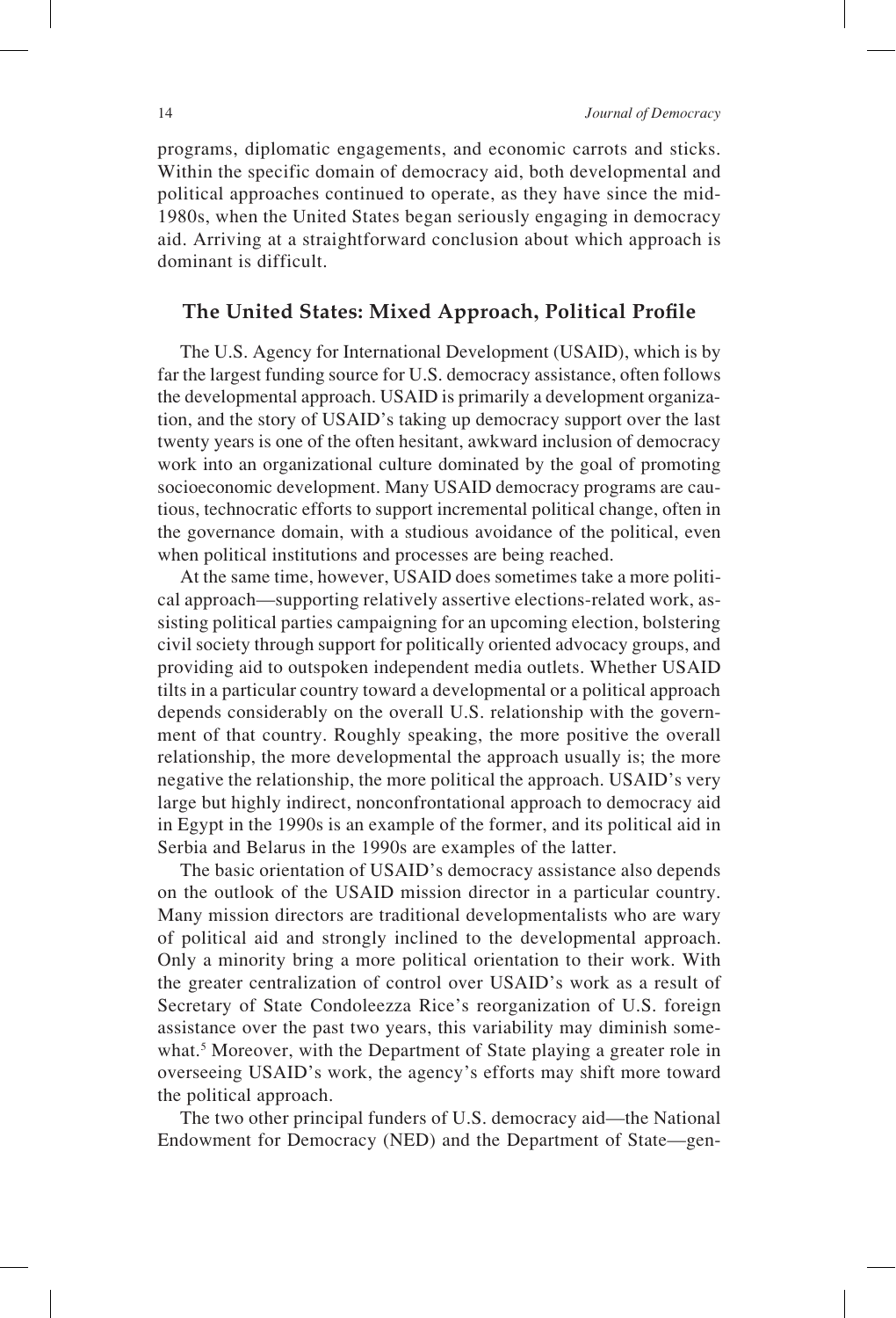erally follow the political approach, as do the most prominent nonprofit democracy-promotion organizations that they (and USAID) support, including the two political-party institutes (the National Democratic Institute [NDI] and the International Republican Institute [IRI]), IFES, and Freedom House. As a private organization, NED operates at a partial remove from U.S. foreign policy, and its political approach is thus largely its own. NED's core credo is to find and support democrats around the world engaged in the struggle for democracy—the essence of the political approach. Although NDI and IRI do some work on governance issues and give some attention to long-term, incremental institutional change, the thrust of most of their work is on the political process—above all, elections, parties, parliaments, and democratic civic activists, such as election-monitoring groups.

The greater part of U.S. democracy aid, taken together from all sources and simply measured in dollar terms, probably goes to programs that proceed more from the developmental approach than the political one. This reflects USAID's major role in the field. Yet the *perceived* profile of U.S. democracy aid, both domestically and internationally, is much more political than developmental. This disjunction reflects several factors. The politically oriented U.S. democracy-promotion organizations, particularly NDI and IRI, are much more visible than the many for-profit consulting firms that carry out most of USAID's developmentally oriented democracy assistance. Moreover, the activities that these politically oriented organizations carry out tend to be much more visible—support for a high-profile group of student activists challenging a semi-authoritarian ruler, for example, attracts far more attention than a larger, long-term program of technocratic aid to strengthen rural municipal governance. In short, both the organizations that carry out the more political side of U.S. democracy aid as well as the kinds of programs that these organizations sponsor tend to "brand" U.S. democracy aid on the international scene.

Political branding also occurs at another level. As noted above, during this decade the world has come to equate U.S. democracy promotion with the U.S.-led intervention in Iraq, an intervention that might be considered an extreme application of the political approach. Moreover, the U.S. involvement in supporting the color revolutions in Georgia, Ukraine, and Kyrgyzstan—support that embodied the political approach—also attracted global attention, further branding U.S. democracy support as highly political.

More generally, over the past twenty years, the U.S. foreign-policy establishment (beyond the specific community of democracy-aid providers) has come to view democracy promotion as a fundamentally political rather than developmental challenge. The mainstream U.S. foreign-policy community pays primary attention to those U.S. programs that follow a political approach while largely ignoring the quieter, longer-term democracy-aid efforts that follow the developmental approach.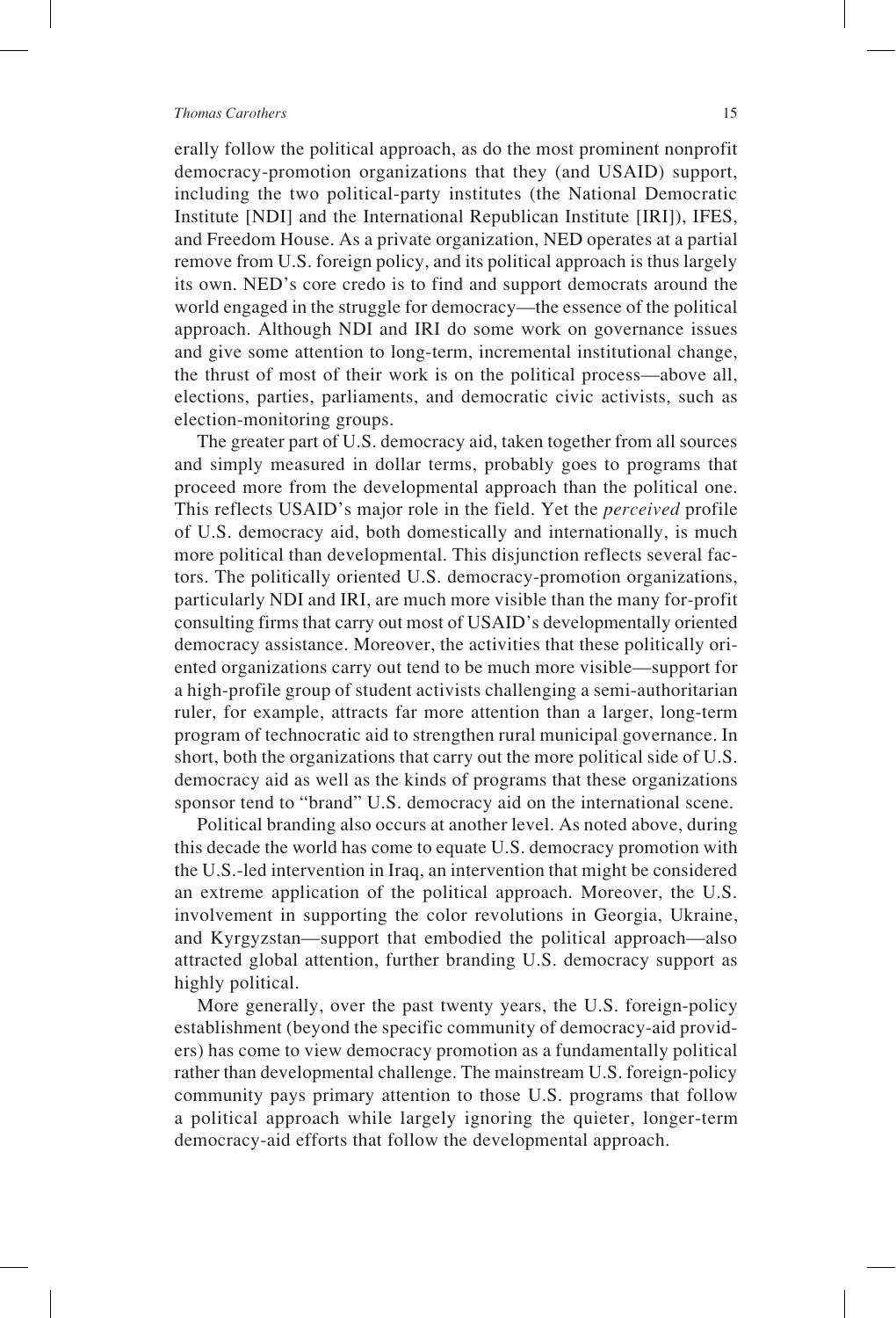This inclination of the U.S. foreign-policy establishment toward the political approach to democracy aid and democracy promotion generally is not hard to explain. As an assertive superpower for more than sixty years, the United States has a long-established habit, rooted in the belief that political outcomes in countries all around the world will have a direct bearing on U.S. security, of viewing the developing world (in fact, the whole world) as an arena for direct U.S. political engagement. Promoting democracy, through democracy aid and other means, is an important form of such political engagement, one way of trying to shape political outcomes favorable to the United States. Since the 1950s, the United States has taken some interest in supporting development around the world, but that interest has been based less on a concern for development per se than on development as a way to bolster political goals. These goals have included anticommunism during the Cold War and other U.S. security interests since then, from peace to antiterrorism.

# **Europe: Dominance of the Developmental**

European democracy aid also is a complex, multifaceted domain in which one can identify both the political and developmental approaches at work. In contrast to the U.S. side, however, the developmental approach is clearly dominant in Europe. This dominance manifests itself in the following features characteristic of European democracy assistance:

1) a focus on technocratic governance work, especially capacity building for state institutions;

2) an emphasis, within civil society programming, on local-level service delivery activities and other developmental projects;

3) a linkage of democracy work with human rights support, and inclusion of social and economic rights alongside political and civil rights;

4) the treatment of elections less as pivotal political junctures and more as iterative steps on a long-term path of political change; and

5) a general tendency not to be politically challenging, to avoid linking democracy-support efforts to geostrategic concerns, and to stress the concept of partnership, even with authoritarian regimes.

Richard Youngs, a leading analyst of European democracy support, distinguishes between supporting "democracy as product" and "democracy as process," and stresses that European democracy supporters largely prefer the latter. His description of the European preference for democracy as process makes clear its basic identity with the developmental approach:

It is obvious where European sympathies lie: the record in democracy promotion efforts exhibits a clear and unequivocal preference for [a] process-oriented strategy. European democracy promoters have advocated political reform as part of a general process of social and economic modernization. . . . It is the broad direction of change in developing societies that is presented as the crucial criterion of assessment. . . . Official dis-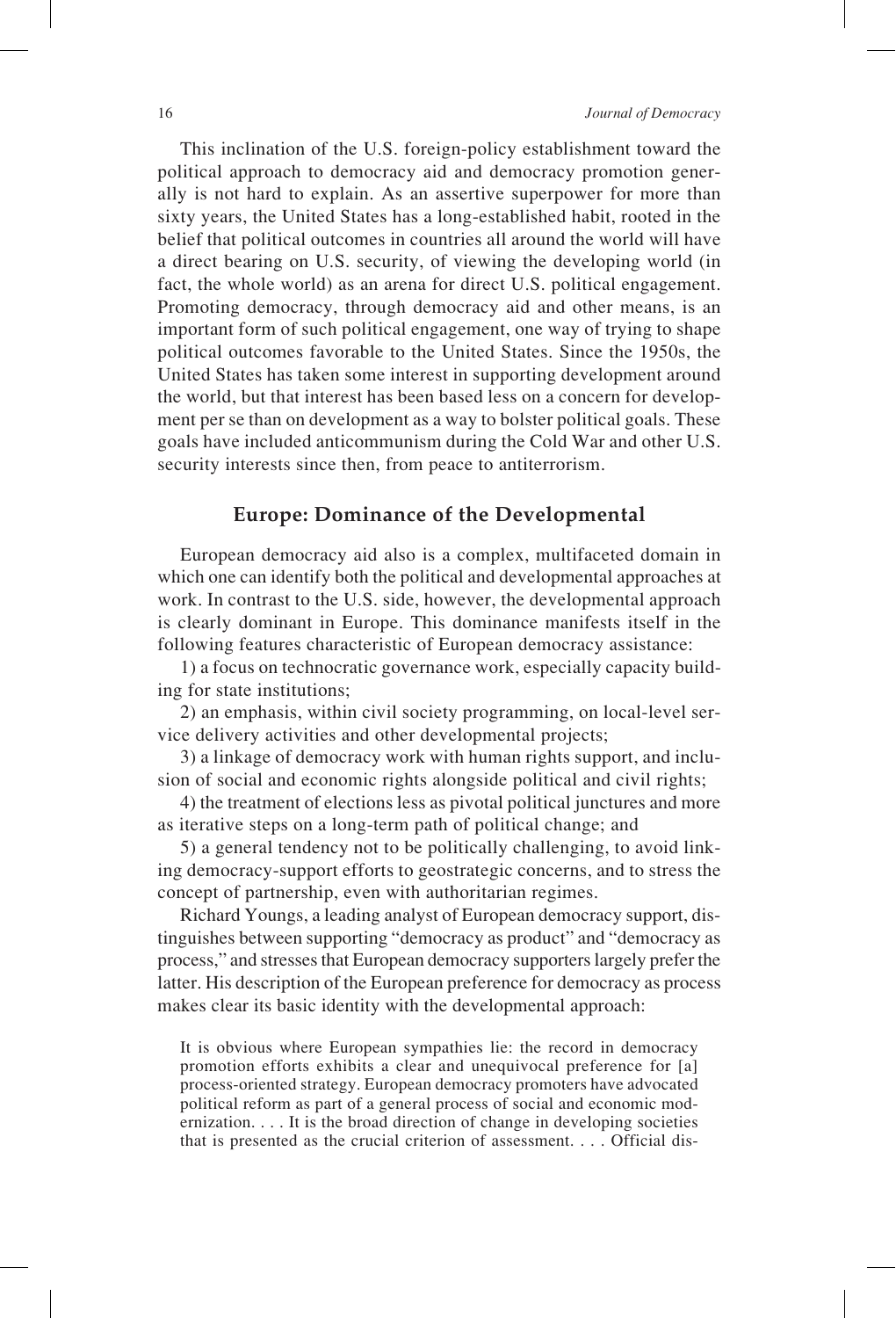course often even eschews the language of "democracy promotion." More anodyne process-oriented aims are usually pronounced: "the transformation of particular sectors"; "political modernization"; "the rule of law"; "pluralistic civil society."6

It is telling in this regard that the oldest and perhaps most widely recognized European organizations significantly engaged in democracy aid—the German *Stiftungen* or political foundations—consider themselves to be development organizations, not democracy-promotion organizations. They present their democracy-related programs, which include extensive support for political parties and proceed on the basis of ideological partnerships with like-minded parties, as one element of a broader developmental agenda. The European bilateral-aid agencies that are large sources of democracy assistance—the Swedish International Developmental Cooperation Agency, the Norwegian Agency for Development Cooperation, and the German GTZ, for example—similarly treat their democracy-related programming as one part of a larger development agenda.

The Barcelona Process, Europe's framework for supporting reform in the Arab world, exemplifies the developmental approach with regard to the political dimension. The political-reform objectives are one element of a larger developmental framework, and the approach to supporting democratic political reform is highly gradualist. What Europeans habitually cite as the most successful, and quintessentially European, example of European democracy promotion—the accession process that brought the Central European and Baltic states into the European Union—exemplified some elements of the developmental approach. It treated political goals as an integral part of a larger package that included major social and economic reforms. It sought to include all major political actors in the target countries (rather than favoring certain actors over others). The EU accession process was, of course, underpinned by relatively strict political conditionality (no democracy, no accession), whereas the Barcelona process has lacked any such framework. In this sense, the EU accession process can perhaps be seen as a blending of the developmental and political approaches.

Although the developmental approach dominates in Europe, some European organizations involved in democracy assistance do at times take the political tack. A number of European actors, including the British government, the British political parties, and some small European foundations, joined the U.S. effort to support groups opposing Slobodan Milošević in Serbia in the late 1990s—a major example of the political approach assertively applied. The new Central European actors, both governmental and nongovernmental, entering the world of democracy assistance tend toward the political approach, reflecting their more recent experience with authoritarianism and transitions away from it. Their inclination toward the political approach is evidenced in both their choice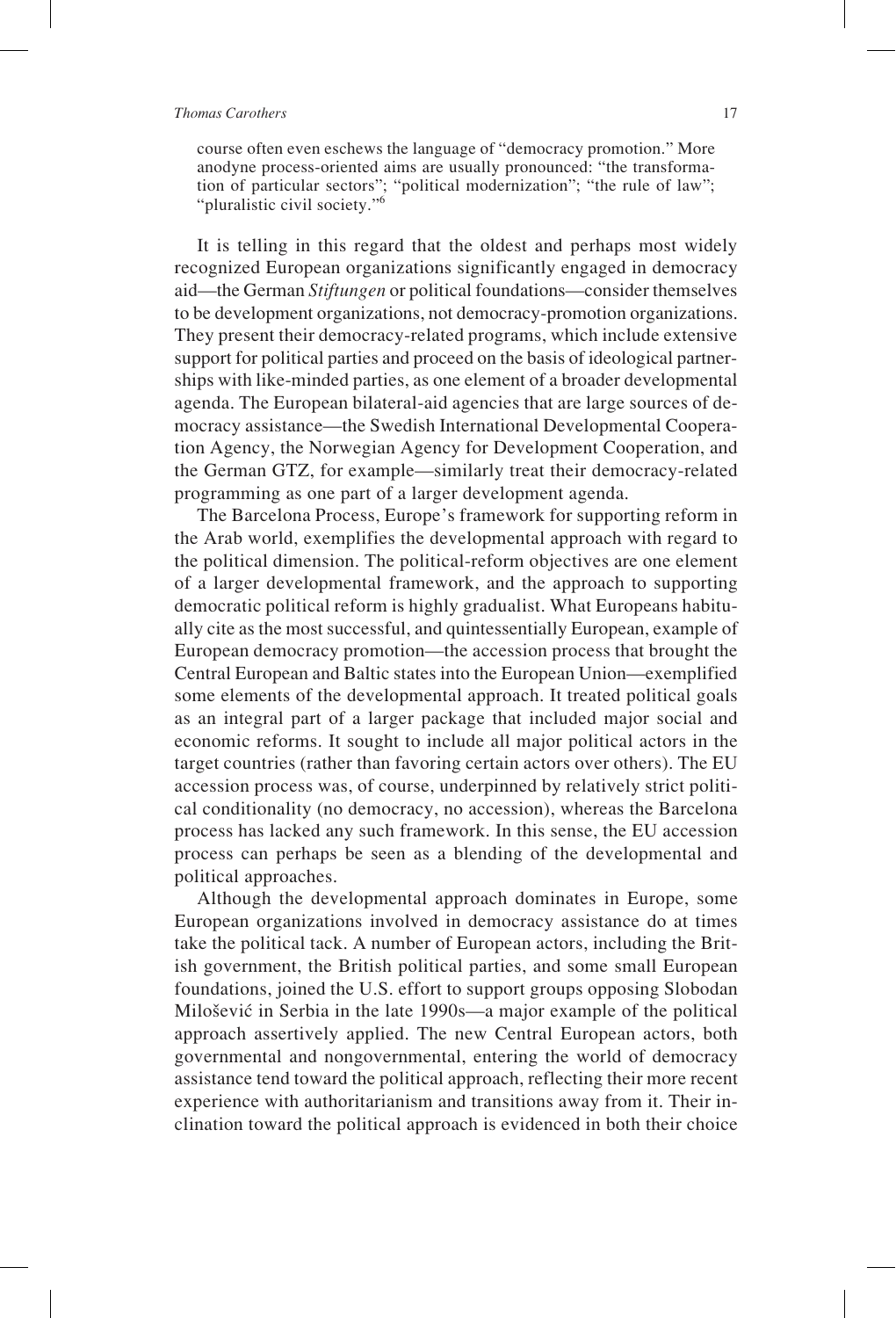of target countries—primarily authoritarian states such as Belarus and Cuba—and their activist-oriented programming, such as efforts to help prodemocratic civic actors from Central and Southeastern Europe to share their experiences with counterparts in other places.7

Europe's predominant inclination toward the developmental approach is rooted in its approach to the developing world generally. Most of the European states actively engaged in democracy assistance—such as Germany, the Netherlands, and the Nordic countries—maintain a strong philosophy of supporting development for development's sake in poor countries. This is not to say that they do not also pursue economic and security interests in the developing world. Some European states at times engage in political interventionism in the developing world in pursuit of their own interests. Compared to the United States, however, most European countries have a more marked pattern of supporting development goals separate from a geopolitical security framework. European democracy assistance thus belongs more to a larger development framework of engagement than to a geostrategic framework of the kind that encases much of U.S. foreign assistance.

Europe's preference for the developmental approach to democracy assistance also stems from the continent's greater pessimism, or at least sobriety, about democracy generally. The twentieth-century European experience of punishing and sometimes violent mutations and reversals of democracy contributes to an inclination toward a cautious, buildingblock approach to political change that seeks to integrate it with social justice and economic development. In particular, the spread of fascism in Europe and the horrors committed by populist demagogues injected a deep wariness into the post–World War II European bloodstream about the risks of elections in societies where the rule of law is weak and the socioeconomic order is under strain.<sup>8</sup>

# **A Division, Not a Rift**

The divide between the political and developmental approaches to assisting democracy is quite basic. It starts from contrasting ideas about both democracy and democratization and leads to very different configurations of assistance programs. Yet this division need not represent a rift in the world of democracy aid. There is more than enough room for both approaches. Both have a significant place in U.S. and European efforts in supporting democracy around the world. In fact, given the ever more challenging international context for democracy assistance, the need for diverse approaches is only growing. The division between the political and developmental approaches should be understood as part of a larger process of strategic diversification that has been somewhat slow to develop in the field of democracy aid. From here, further strategic refinements should follow.